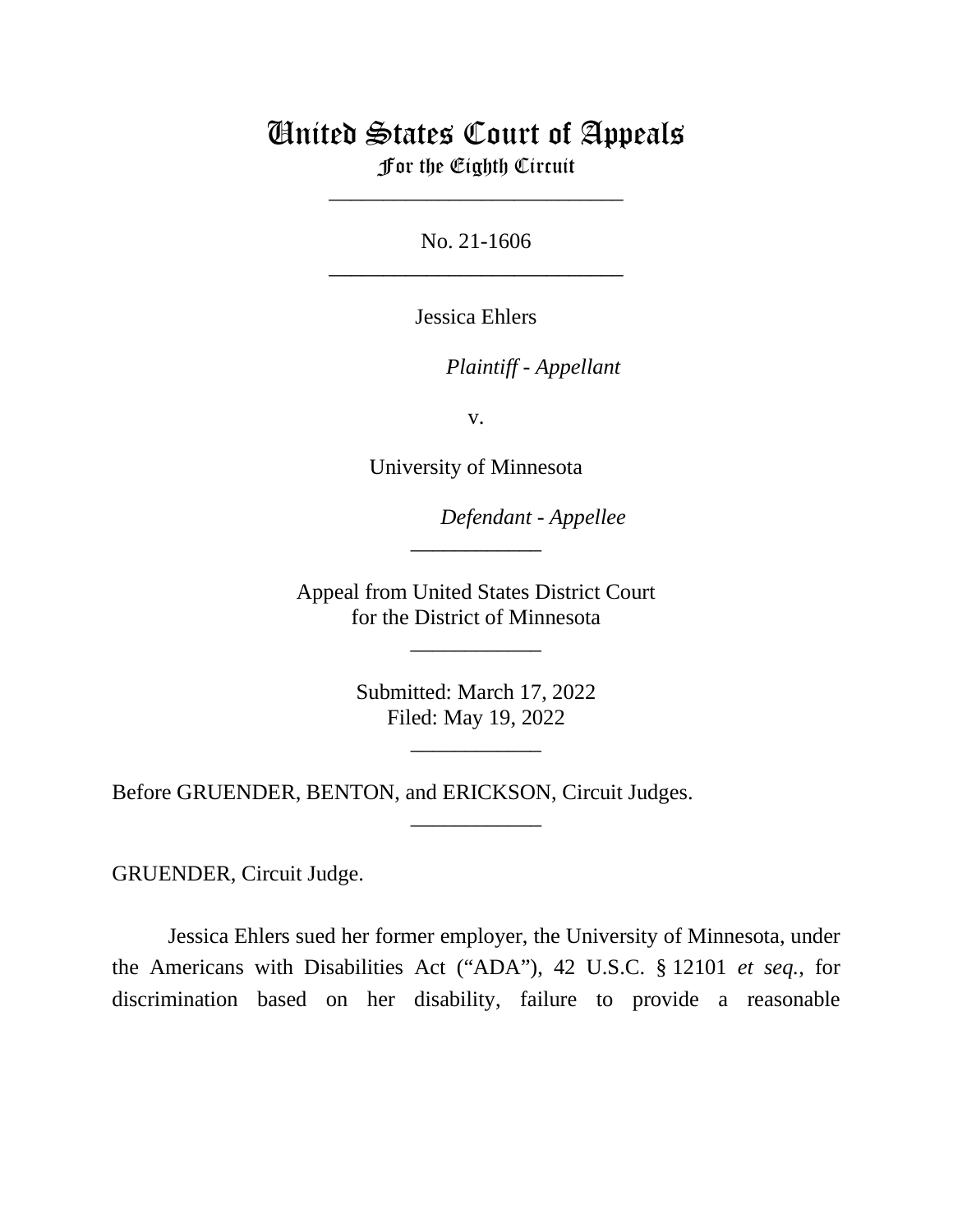accommodation for her disability, and retaliation. The district court<sup>[1](#page-1-0)</sup> granted summary judgment to the University. Ehlers appeals, and we affirm.

### **I.**

Jessica Ehlers began working at the University of Minnesota's Boynton Health Service ("Boynton") in 2012. In 2014, Ehlers was diagnosed with Temporomandibular Joint Syndrome ("TMJ"), a condition that can affect the jaw by causing popping, clicking, muscular dysfunction, and pain. It can also affect the ability to speak. In 2015, Ehlers was transferred to an administrative position in Boynton's Office of Student Health Benefits ("OSHB"). Ehlers's new position was primarily a customer-service position that involved answering customer questions by phone, in person, and by email, and resolving customer issues.

In the summer of 2016, due to the speaking involved in Ehlers's job, she requested almost six weeks of Family and Medical Leave Act ("FMLA") leave and accommodations when she returned, including a reduced schedule with a four-hour workday one to two times per week for medical appointments and for TMJ flareups. The University approved the leave request and accommodations. Additionally, Ehlers, through her doctor, asked for the University to grant two more accommodations: (1) reduce the need for constant speaking, such as by providing breaks from speaking, either every other hour or fifteen minutes of each hour; and (2) reassign her to a different job. Soon after, she also requested nonspeaking work for fifteen minutes before her lunch break or reassignment to a job that could accommodate these restrictions. The University denied the requests because Ehlers's customer-service job required extensive interaction with customers and "cannot be restructured to a non-speaking or reduced speaking position." The University told Ehlers that there were no jobs in Boynton that could accommodate her restrictions but that she could talk to the University's Disability Resource Center

<span id="page-1-0"></span><sup>&</sup>lt;sup>1</sup>The Honorable Patrick J. Schiltz, United States District Judge for the District of Minnesota.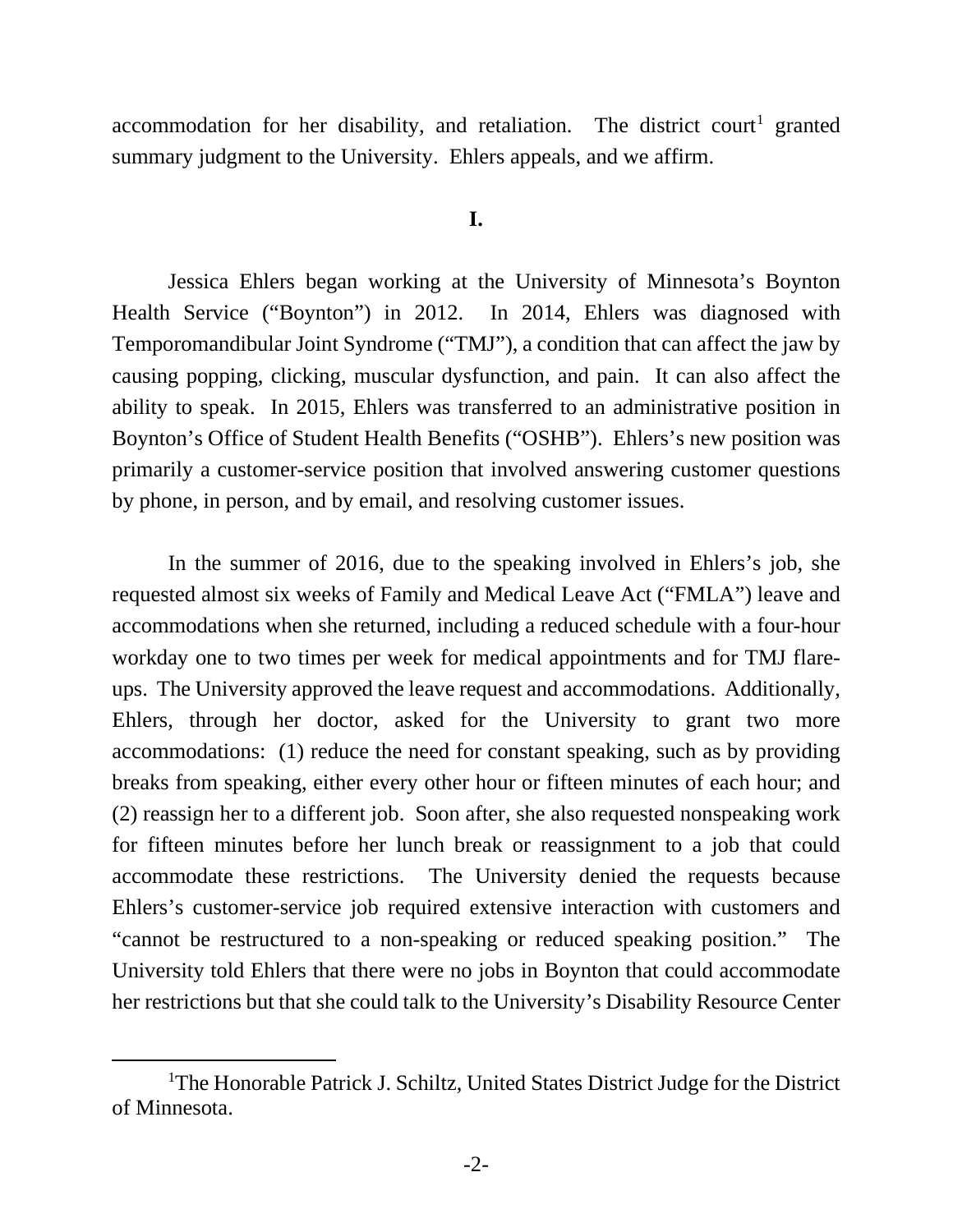to discuss a transfer outside of Boynton. Ehlers did not want to participate in the job-transfer process because it would require her first to quit her Boynton job.

When Ehlers returned from FMLA leave, she had a reduced schedule and time off for flare-ups and medical appointments.The University considered adopting two technologies that would reduce Ehlers's need to speak, but one was not compatible with Boynton's phone system, and Ehlers rejected the other one because her doctor advised her to limit eye and facial movements.

In December 2016, Ehlers asked the University to grant three more accommodations: (1) allow additional nonspeaking breaks as needed, (2) not reduce her lunch period because of her additional breaks, and (3) provide her with a phone that can manage and record break times.The University agreed to schedule fifteenminute nonspeaking breaks every hour, without reducing her lunch period, and investigate new phones, and it reiterated its offer to help Ehlers find a different position.In January 2017, Ehlers asked the University to grant more accommodations: (1) provide an ergonomic evaluation of her workstation to ensure that her chair supports her neck, a monitor adjustment, and a sit-to-stand workstation; (2) not require her to use devices controlled by facial and eye movement; (3) minimize the need for her to use facial expressions; and (4) provide a quiet work environment.

In March 2017, Ehlers requested time off to attend medical appointments and therapies one to two times per week and to be reassigned to a job with no more than four hours of speaking per day. She also asked the University to grant new accommodations: (1) restrict lifting to no more than twenty pounds, and (2) arrange for an occupational-medicine consultation.In response, the University again offered to help Ehlers find a different position and invited her to visit the University's job center to identify jobs of interest and talk with a job counselor. Ehlers also notified the University that she had been diagnosed with acute neck-muscle strain, upperback pain, bilateral hand pain, tendonitis of the elbow or forearm, head and face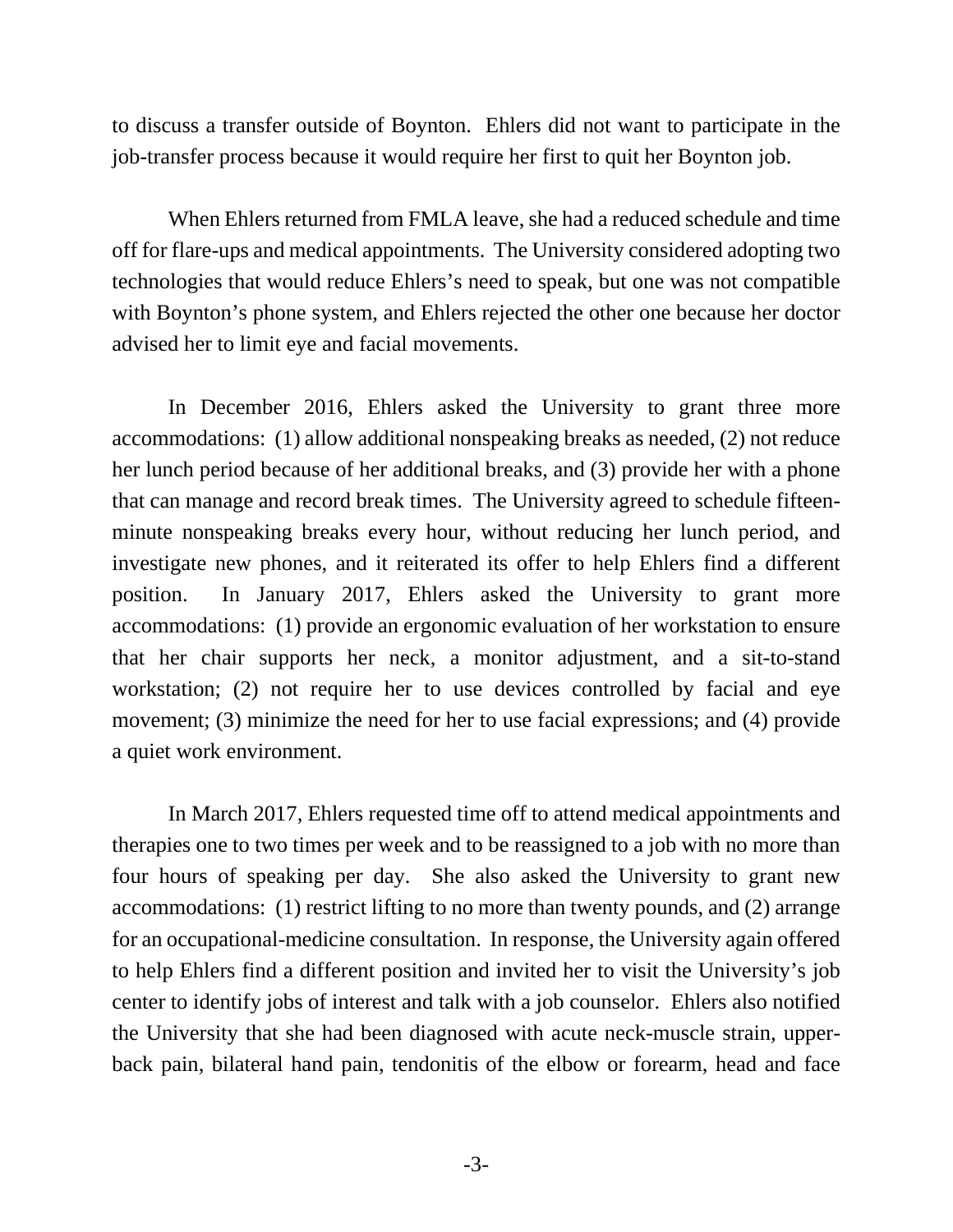pain, anxiety, and PTSD, and she told the University that she experienced "overuse injuries" from "constant typing" in the OSHB position.

In March, Ehlers informed the human resources coordinator of four jobs in which she was interested and requested information about them. When the University responded twelve days later, it said that it was "contacting the units where the jobs identified by Ms. Ehlers are posted" to get "information relating to her work restrictions." That same day, Ehlers requested information about two more jobs. Two days later, Ehlers identified four more jobs of interest to her.

In late March and early April, Ehlers, her attorney, and the University prepared a lengthy questionnaire to collect information about the jobs, but by the time it was forwarded to the hiring supervisors, two of the positions had been filled. One hiring supervisor returned the information, but the position was inconsistent with Ehlers's work restrictions because it was a forward-facing front-desk position in a loud, fast-paced, demanding, and stressful work environment; it required more than four hours of speaking per day; it could not accommodate speaking restricted to every other hour; and it required "a lot" of typing.

While Ehlers was inquiring about reassignment, she requested full-time medical leave for three weeks and reduced hours for an additional five weeks. The University approved Ehlers's request, but in April after she requested an extension of her leave, the University denied the extension request. It explained that because Ehlers could not work a full schedule, an essential function of her job, it was firing her.

After Ehlers was fired, she filed two Equal Employment Opportunity Commission ("EEOC") charges against the University. The EEOC dismissed the charges and notified Ehlers of her right to sue. Ehlers sued the University under the ADA for discrimination based on her disability, failure to provide a reasonable accommodation for her disability, and retaliation.Ehlers and the University each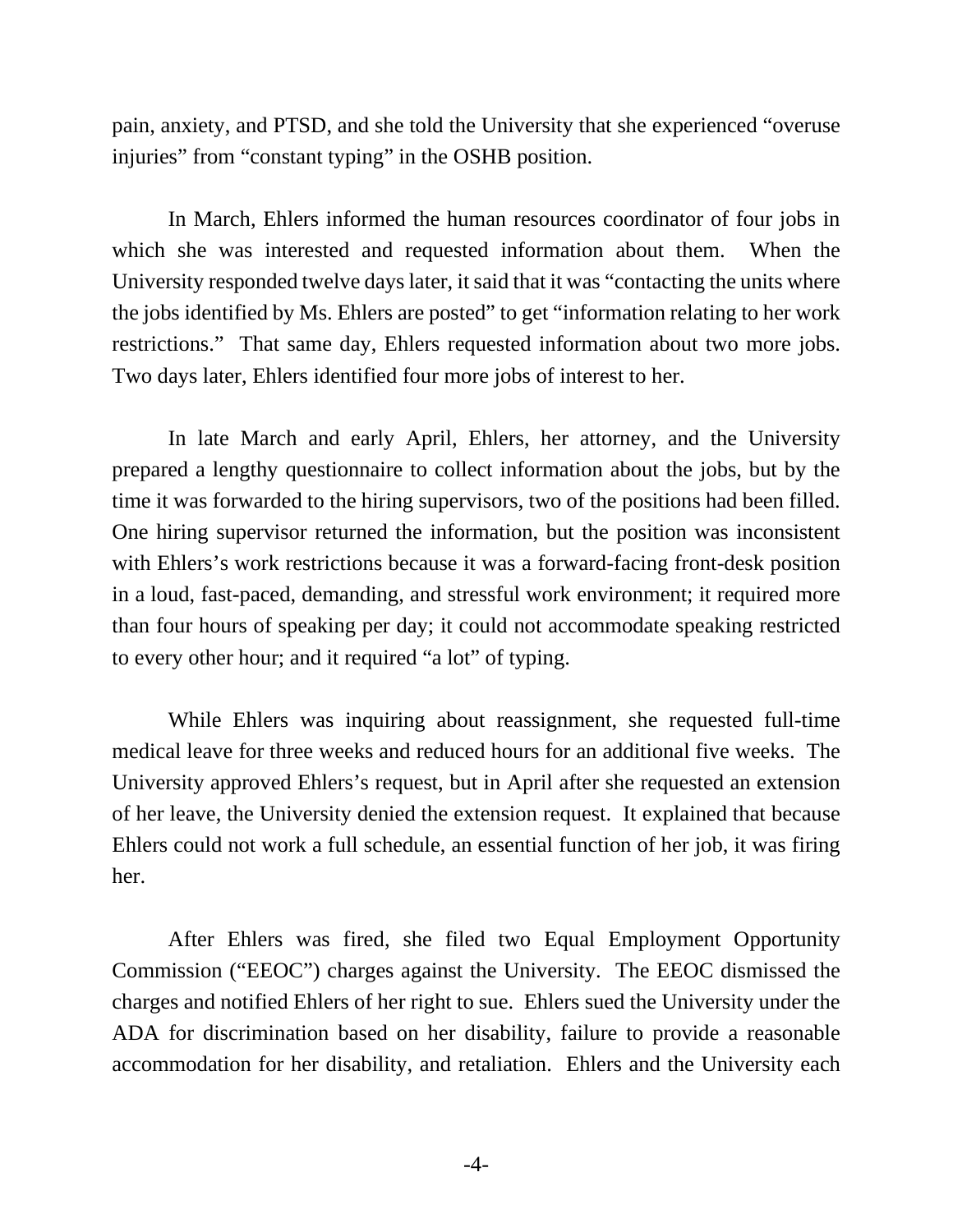moved for summary judgment. The district court granted summary judgment to the University, and Ehlers appeals, raising only the reasonable-accommodation issue.

### **II.**

We review a district court's grant of summary judgment *de novo*. *Whittington v. Tyson Foods, Inc.*, 21 F.4th 997, 1000 (8th Cir. 2021). "Summary judgment is appropriate 'if the movant shows that there is no genuine dispute as to any material fact and the movant is entitled to judgment as a matter of law.'" *Id.* (quoting Fed. R. Civ. P. 56(a)).

The ADA prohibits employers from discriminating "against a qualified individual on the basis of disability in regard to job application procedures, the hiring, advancement, or discharge of employees, employee compensation, job training, and other terms, conditions, and privileges of employment." 42 U.S.C. § 12112(a). Discrimination includes "not making reasonable accommodations."  $§ 12112(b)(5)(A).$ 

When evaluating claims of failure to provide reasonable accommodations, we apply a modified burden-shifting analysis. *Peebles v. Potter*, 354 F.3d 761, 766 (8th Cir. 2004); *Fenney v. Dakota, Minn. & E. R.R.*, 327 F.3d 707, 712 (8th Cir. 2003). The plaintiff must first make a facial showing "that he or she (1) is disabled within the meaning of the ADA, (2) is qualified  $\dots$ , and (3) has suffered an adverse employment decision because of the disability." *Cravens v. Blue Cross & Blue Shield of Kan. City*, 214 F.3d 1011, 1016 (8th Cir. 2000). "To be a 'qualified individual' within the meaning of the ADA, an employee must (1) possess the requisite skill, education, experience, and training for his position, and (2) be able to perform the essential job functions, with or without reasonable accommodation." *Fenney*, 327 F.3d at 712 (internal quotation marks and brackets omitted); *see*  § 12111(8) ("The term 'qualified individual' means an individual who, with or without reasonable accommodation, can perform the essential functions of the employment position that such individual holds or desires.").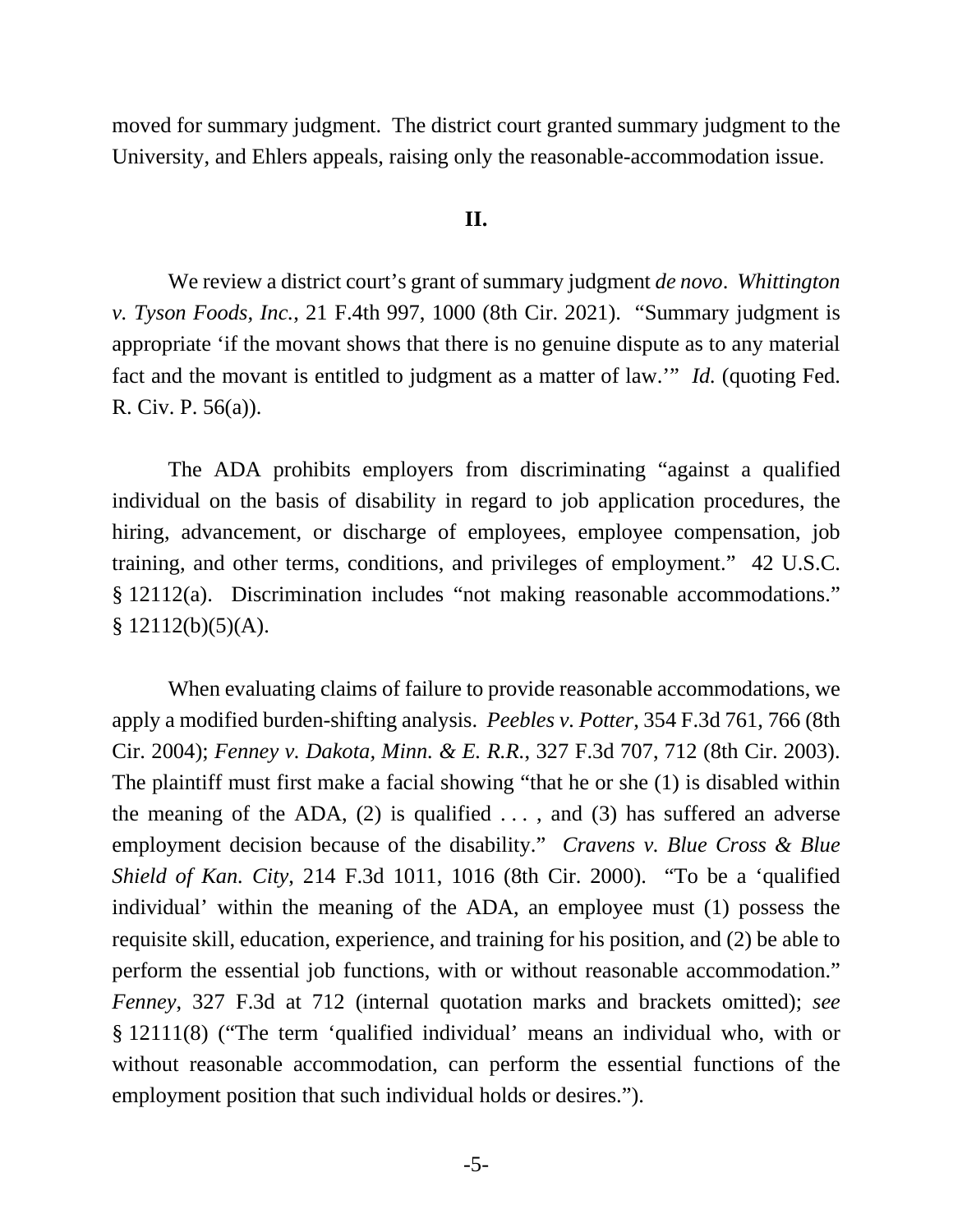"[I]f the employee cannot perform the essential functions of the job without an accommodation, he must only make a facial showing that a reasonable accommodation is possible." *Id.* (internal quotation marks and emphasis omitted). And if the employee otherwise makes a facial showing, "[t]he burden of production then shifts to the employer to show that it is unable to accommodate the employee." *Id*. (brackets omitted).

If the employer meets its burden of production to "show that the employee cannot perform the essential functions of the job even with reasonable accommodation, then the employee must rebut that showing with evidence of his individual capabilities." *Id.* (brackets omitted). "At that point, the employee's burden merges with his ultimate burden of persuading the trier of fact that he has suffered unlawful discrimination." *Id*.

"[I]n certain situations, reassignment to a vacant position can be a reasonable accommodation." *Minnihan v. Mediacom Commc'ns Corp.*, 779 F.3d 803, 814 (8th Cir. 2015). "Reassignment is not required of employers in every instance . . . and is an accommodation of last resort when the employee cannot be accommodated in his existing position." *Id.* (internal quotation marks omitted). For "reassignment, the employer is not required to create a new position or move other employees from their jobs in order to open up a position. Rather, reassignment to another position is a required accommodation only if there is a vacant position for which the employee is otherwise qualified." *Id*. (citation omitted). To show that reassignment is a possible accommodation, *see Fenney*, 327 F.3d at 712, the plaintiff must make a facial showing that a position is available for which he qualifies. *See Cravens*, 214 F.3d at 1020 (disagreeing with the district court's conclusion that the employee "had not facially demonstrated that reassignment . . . would have been a reasonable accommodation"); *Benson v. Nw. Airlines, Inc.*, 62 F.3d 1108, 1114-15 (8th Cir. 1995).

Apart from making a facial showing under the modified burden-shifting framework, a plaintiff can survive summary judgment on a reasonable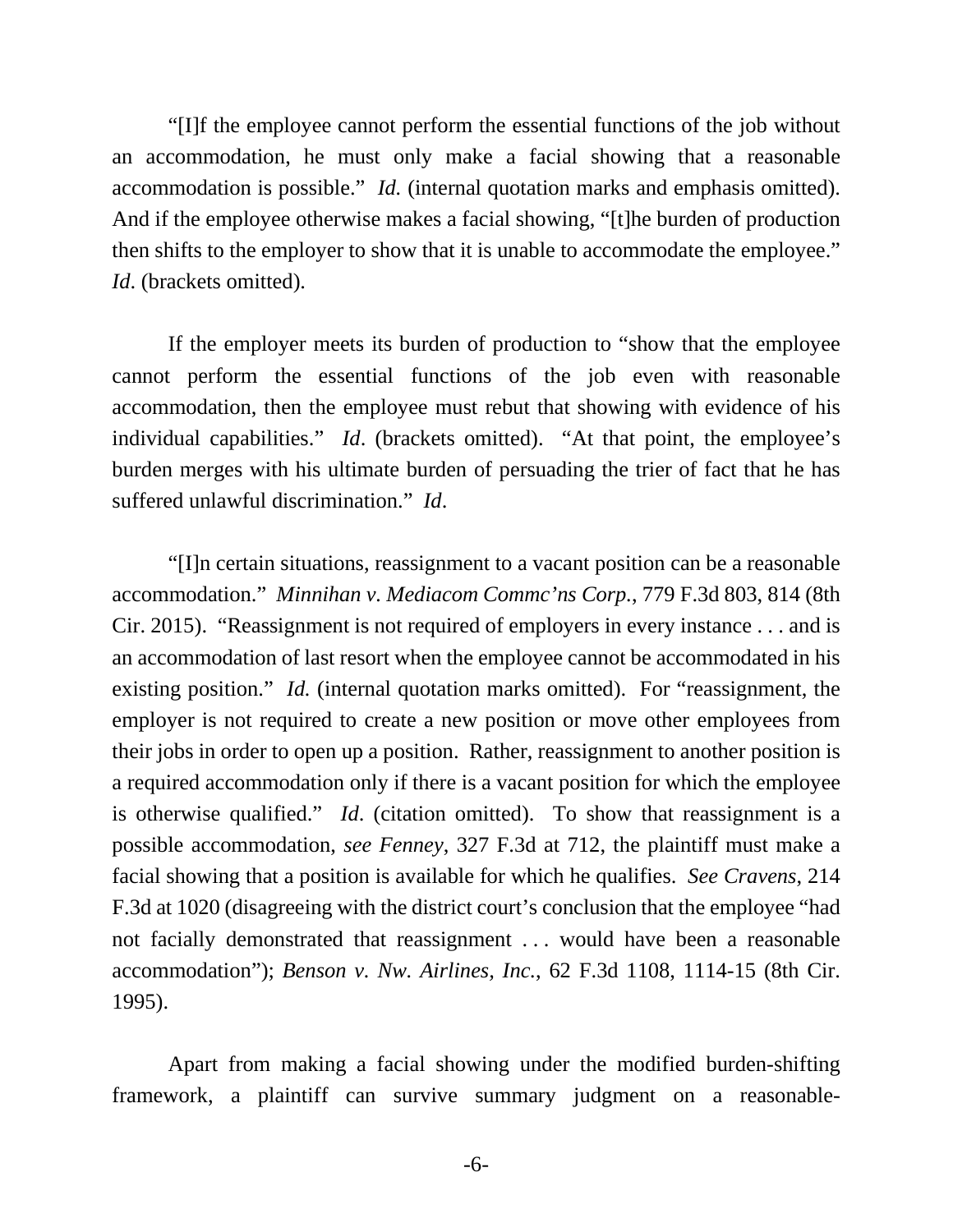accommodation claim by showing that the employer failed to engage in an interactive process, even though failing to do so does not itself give rise to liability under the ADA. *Fjellestad v. Pizza Hut of Am., Inc.*, 188 F.3d 944, 952 (8th Cir. 1999).

#### A.

First, we address whether Ehlers has met her burden to show that the University failed to provide a reasonable accommodation. The parties do not dispute that (1) Ehlers has a disability, suffered adverse employment action, and has the requisite skill, education, experience, and training for her administrative position, *see Fenney*, 327 F.3d at 712, and that (2) Ehlers could not perform the essential functions of her OSHB position without an accommodation of reassignment.Thus, the dispute is whether Ehlers qualified for any alternative positions.

Determining whether reassignment was possible requires Ehlers to make a facial showing that she satisfied the legitimate prerequisites for an alternative position and would "be able to perform the essential functions of that position with or without reasonable accommodations." *See Cravens*, 214 F.3d at 1019; *Fenney*, 327 F.3d at 712. Ehlers contends that she has met her burden by identifying eight jobs that she claims were clerical or administrative jobs for which she qualified and about which she had requested more information. Though Ehlers did not provide the titles, postings, or descriptions of these jobs, she says that identifying the job numbers and general job types is sufficient to shift the burden to the University "to show that it is unable to accommodate the employee," *see Fenney*, 327 F.3d at 712, because she "cannot identify open positions without the assistance of the employer."

We disagree. We have previously found a genuine dispute of material fact about whether reassignment was possible when a plaintiff testified that she qualified for certain jobs, could perform the essential job functions, competently performed her job duties for close to twenty years, and provided the job postings. *Cravens*, 214 F.3d at 1020. Similarly, we have held that there was a genuine dispute of material fact about whether a plaintiff could be reassigned to a shift-manager position from a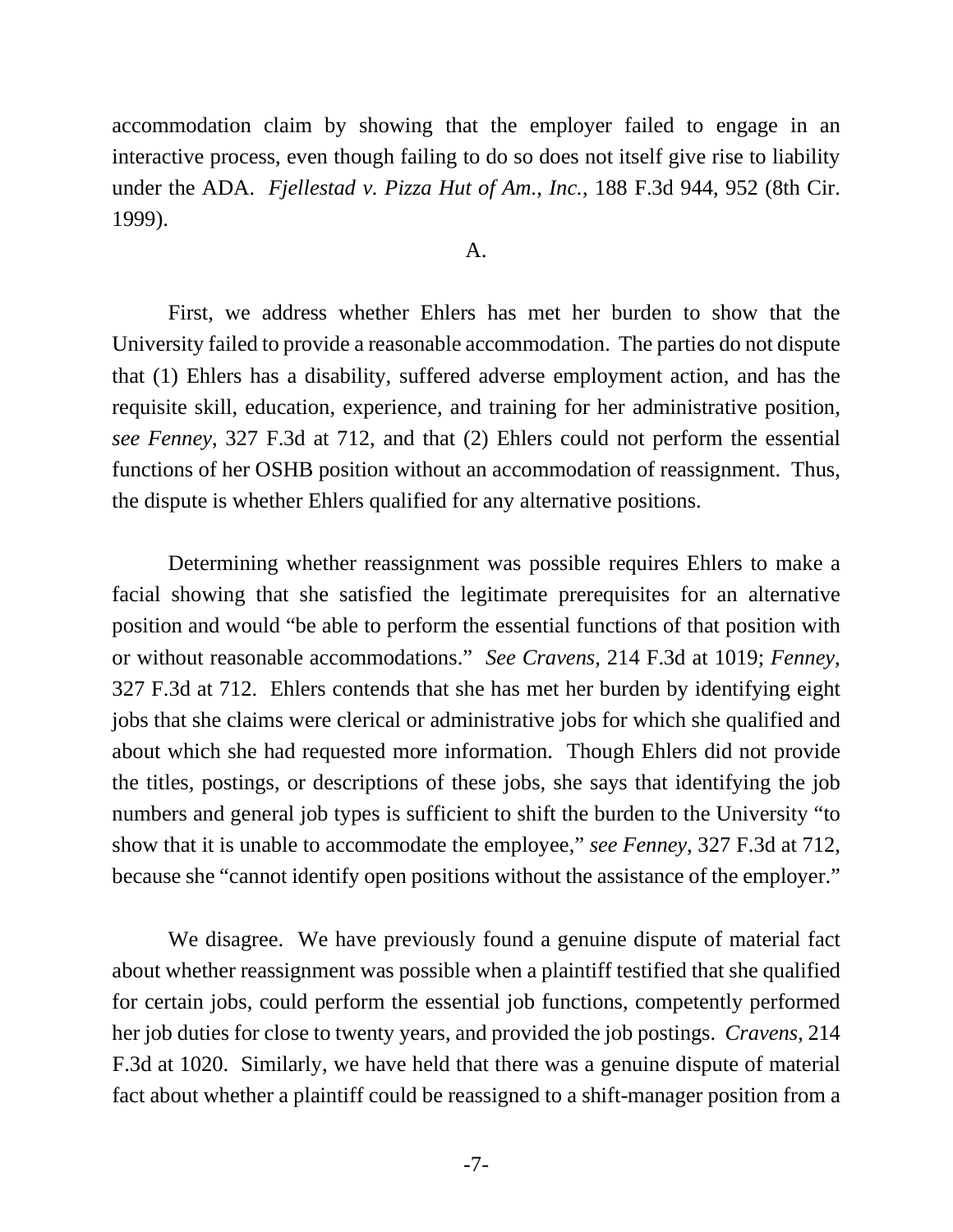unit-manager position when (1) the plaintiff was able to work thirty-five to forty hours per week "with no more than three consecutive days at work" and (2) there was evidence that the plaintiff "competently performed her duties as a unit manager for close to twenty years." *Fjellestad*, 188 F.3d at 947, 950-51.

Here, Ehlers did not submit the job posting, the job title, or any evidence of the duties or requirements of any position. And by the time Ehlers was fired, she had extensive work restrictions that would greatly limit her ability to perform clerical or administrative jobs. Specifically, Ehlers had asked that the University: (1) reduce the need for constant speaking, such as by providing breaks from speaking, either every other hour or for fifteen minutes of each hour; (2) provide nonspeaking work for fifteen minutes before her lunch break; (3) allow additional nonspeaking breaks as needed; (4) not reduce her lunch period because of her additional breaks; (5) provide her with a phone that can manage and record her break times; (6) provide an ergonomic evaluation of her work station and a chair to support her neck, a monitor adjustment, and a sit-to-stand work station; (7) not require her to use devices controlled by facial and eye movement; (8) allow her to minimize facial expressions; (9) provide a quiet work environment; (10) restrict lifting to no more than twenty pounds; and (11) arrange for an occupational-medicine consultation. Besides her specific work restrictions, Ehlers had notified the University that she had been diagnosed with acute neck-muscle strain, upper-back pain, bilateral hand pain, tendonitis of the elbow or forearm, head and face pain, anxiety, and PTSD. Ehlers had also told the University that she experienced "overuse injuries" from "constant" typing" in the OSHB position. Given these extensive work restrictions and new diagnoses, to "make a facial showing" that she possessed the requisite skill, education, experience, and training for the position and could perform the positions' essential duties with or without a reasonable accommodation, Ehlers needed to do more than provide job numbers, testimony that the identified jobs were clerical or administrative jobs, and her unsupported testimony that she qualified for them. *See Fenney*, 327 F.3d at 712; *Cravens*, 214 F.3d at 1020; *Fjellestad*, 188 F.3d at 950-51.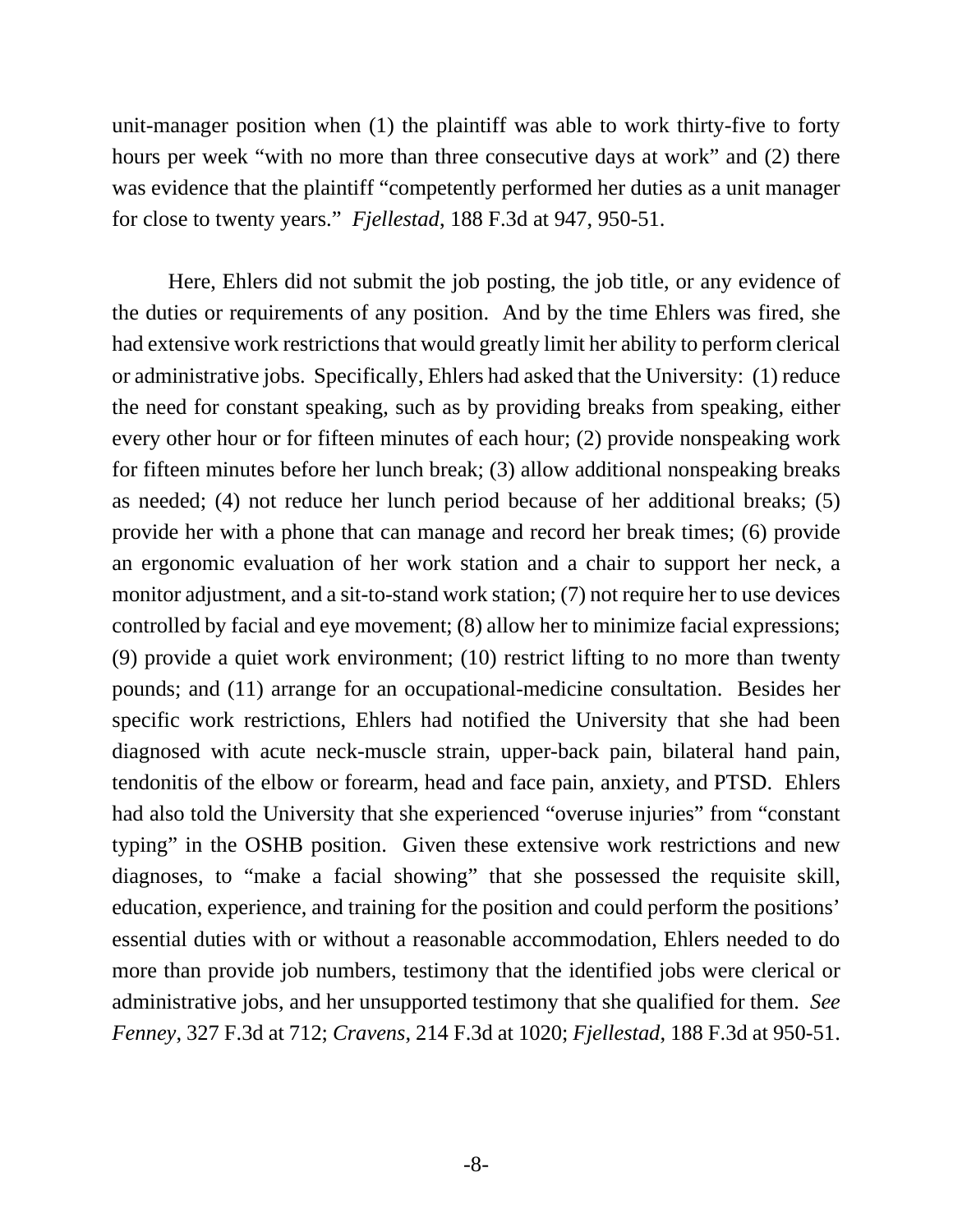Next, we address whether the University failed to engage in the interactive process because it did not help Ehlers determine if she was qualified for the jobs she identified. "To establish that an employer failed to participate in an interactive process, a disabled employee must show: (1) the employer knew about the employee's disability; (2) the employee requested accommodation or assistance for his or her disability; (3) the employer did not make a good faith effort to assist the employee in seeking accommodation; and (4) the employee could have been reasonably accommodated but for the employer's lack of good faith." *Cravens*, 214 F.3d at 1021. An employer is not required to find a job for the employee that meets his restrictions—it only needs to "make a good faith effort to assist the employee in seeking accommodation." *See id.*; *Treanor v. MCI Telecomm. Corp.*, 200 F.3d 570, 575 (8th Cir. 2000). We have previously found a genuine dispute of material fact about whether an employer acted in good faith when it discontinued discussing accommodations, did not investigate the employee's abilities, did not contact a manager about available positions, and waited until after the district court's ruling to offer the employee a position that would accommodate his disabilities. *Canny v. Dr. Pepper/Seven-Up Bottling Grp., Inc.*, 439 F.3d 894, 899, 902-03 (8th Cir. 2006).

Here, only the third and fourth requirements are at issue: good-faith effort and but-for causation. We conclude that there is no genuine dispute of material fact about whether the University acted in good faith to make reasonable accommodations for Ehlers. The University offered to help Ehlers find a new job many times and considered adopting technologies to help Ehlers perform her job duties. Once the University realized Ehlers could not be accommodated in her current position, an employee from the job center reached out to Ehlers to schedule a meeting about vacant positions. But Ehlers cancelled it, and the rescheduled meeting could not take place because Ehlers went on full-time medical leave. In March 2017, Ehlers asked the University whether four jobs would be "within [her] restrictions and if there are any working conditions that would . . . cause and trigger pain." Though the University did not respond for eleven days and did not provide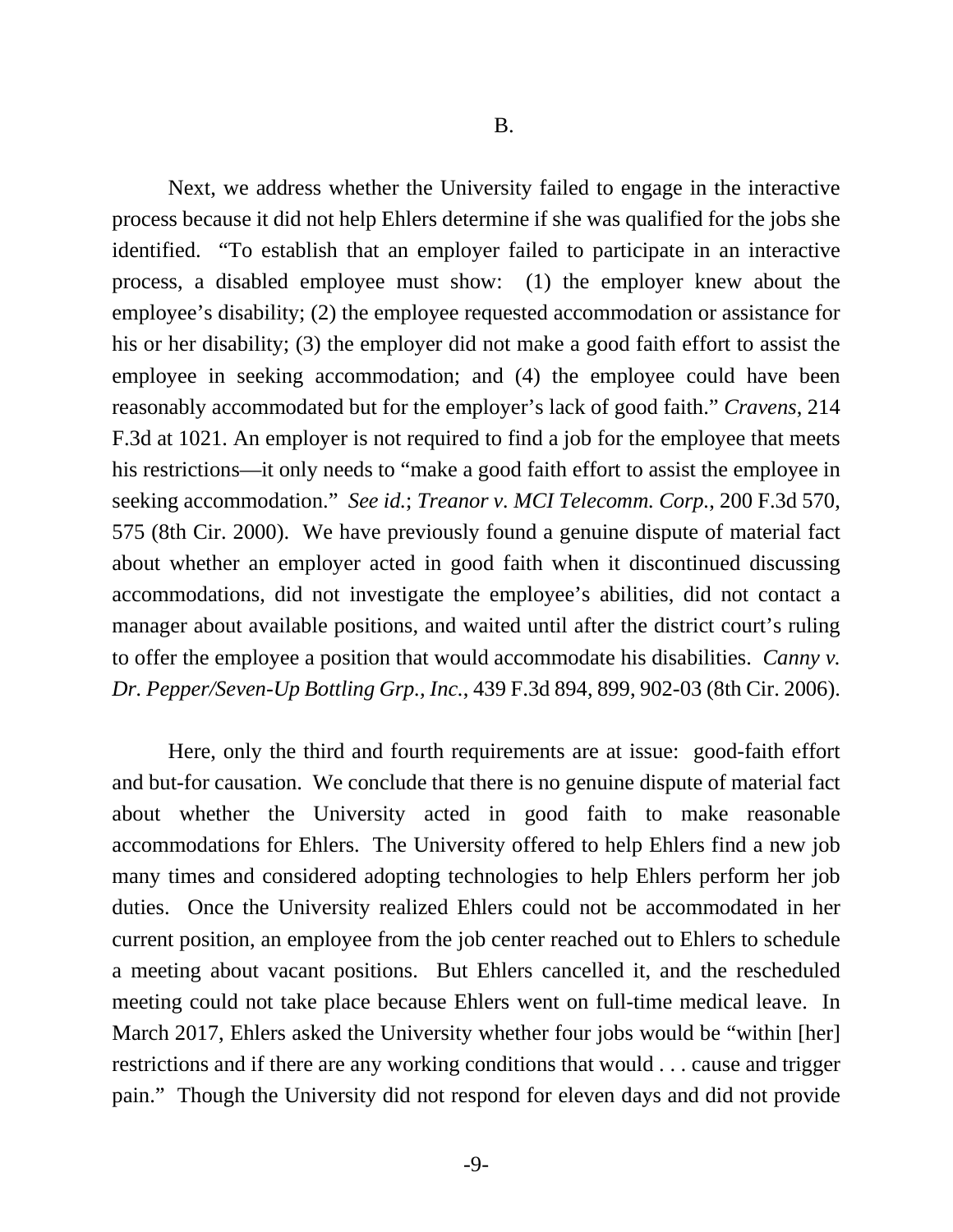additional information about the positions, the University told an employee at the job center to collect information about the positions.

When Ehlers informed the University of four more jobs she was interested in, it worked with her to develop a lengthy questionnaire, which it forwarded to the relevant hiring supervisors. One hiring supervisor returned the information, but the position's duties were inconsistent with Ehlers's work restrictions. The University also told Ehlers that if she was concerned about positions being filled before it could obtain information about the positions, she should apply for the jobs and withdraw her application if she did not qualify.

Based on these actions, no reasonable jury could find that the University did not make good-faith efforts to make reasonable accommodations for Ehlers. *Cf. Canny*, 439 F.3d at 899, 902-03; *Battle v. United Parcel Serv., Inc.*, 438 F.3d 856, 862-64 (8th Cir. 2006) (refusing to grant judgment as a matter of law to the employer on the good-faith issue when the jury could conclude that the employee needed accommodation only for "a marginal function that easily could have been eliminated"). The University's failure to inform Ehlers immediately whether she qualified for the jobs she identified is not evidence of bad faith. The University had to reach out to each department to obtain the information, and it is likely that determining whether a job was consistent with Ehlers's extensive work restrictions would have been difficult and time consuming.

Furthermore, even if the University did not use good-faith efforts, Ehlers needs to show that she "could have been reasonably accommodated but for the employer's lack of good faith." *Cravens*, 214 F.3d at 1021. We already determined that Ehlers has not shown that she was qualified for any jobs based on the lack of evidence about the duties and requirements of the positions and whether she could perform them in light of her extensive work restrictions. *See Faulkner v. Douglas Cnty. Neb.*, 906 F.3d 728, 734 (8th Cir. 2018) (finding no liability for failure to engage in a good-faith interactive process when the plaintiff "was not a qualified employee"). Thus, we conclude that there is no genuine dispute of material fact